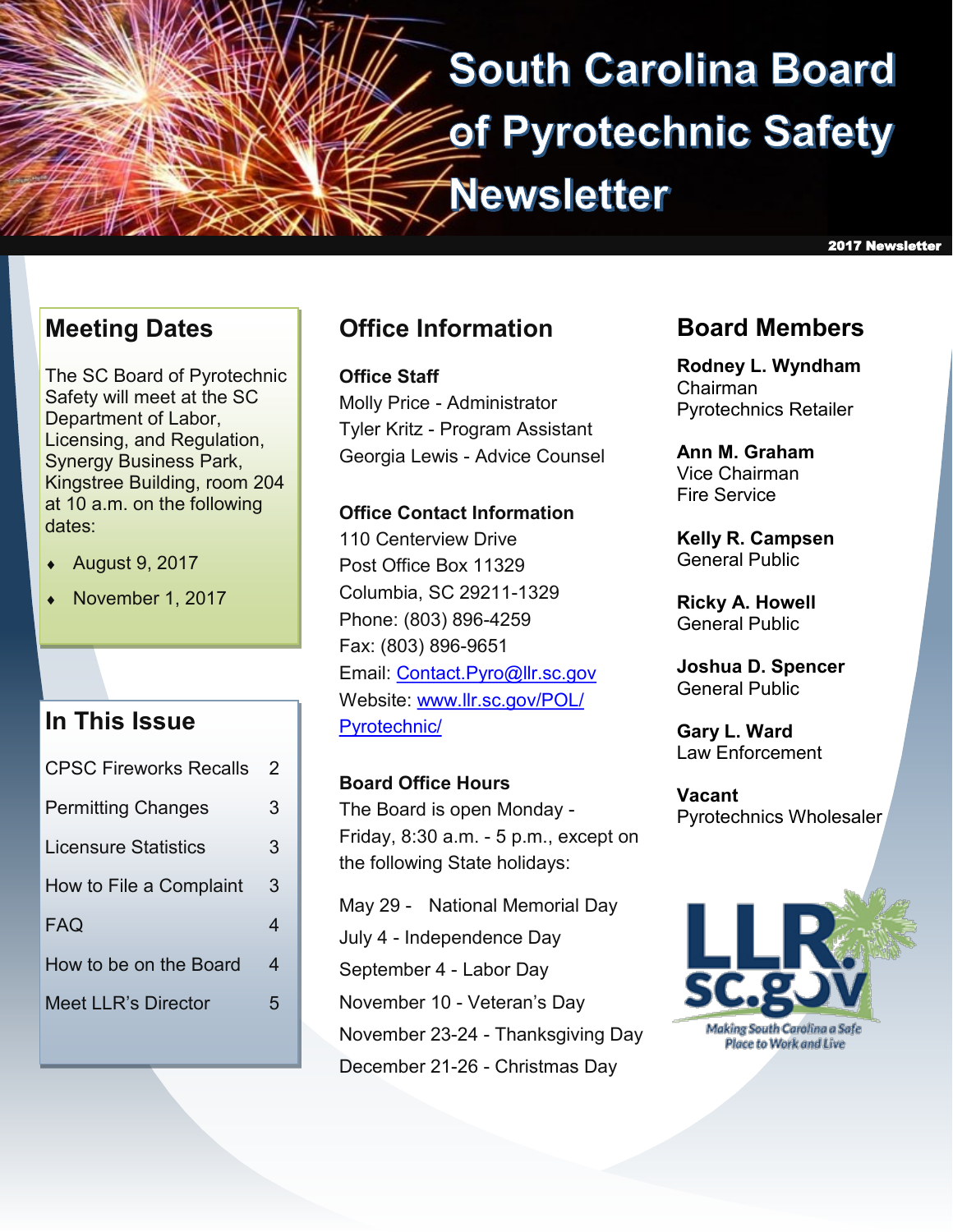# **Fireworks Recalls**

The products below are listed as recalled within the last five years by the Consumer Product Safety Commission. More details can be found at: [www.cpsc.gov/recalls?combine=fireworks](https://www.cpsc.gov/recalls?combine=fireworks)

#### **Winco Fireworks Black Cat Cone Fountains**

When ignited, the device can burst and spread sparks and pyrotechnic materials outward instead of upward as intended, posing fire and burn hazards to bystanders. (7/1/16)

Remedy: Refund / Replace

#### **North Central Industries Fireworks Fountains**

The rear plug of the candle can dislodge while lit, posing burn and fire hazards to the user if the user is holding the device. (12/2/15)

Remedy: Refund

#### **Fireworks Over America Space Monkey**

The lit firework can tip over and fire shells at bystanders posing burn, fire and impact hazards to consumers. (11/6/15)

Remedy: Refund

#### **Jake's Fireworks YoYo Sparklers**

The sparklers burn faster and with a larger flame than normal and can burn down the stick towards users' hands, posing a burn hazard. (7/9/15)

Remedy: Refund

### **Big Fireworks Big Sword Fountain Devices**

The handheld fountain device can unexpectedly explode, posing a risk of impact and burn to the user. (7/3/14)

Remedy: Refund

### **Winco Contraband 24 Canister Shell Fireworks Kits**

The shell can blow up in the tube during firing, posing impact and burn hazards to the user and bystanders (7/27/14)











**IGTR** 



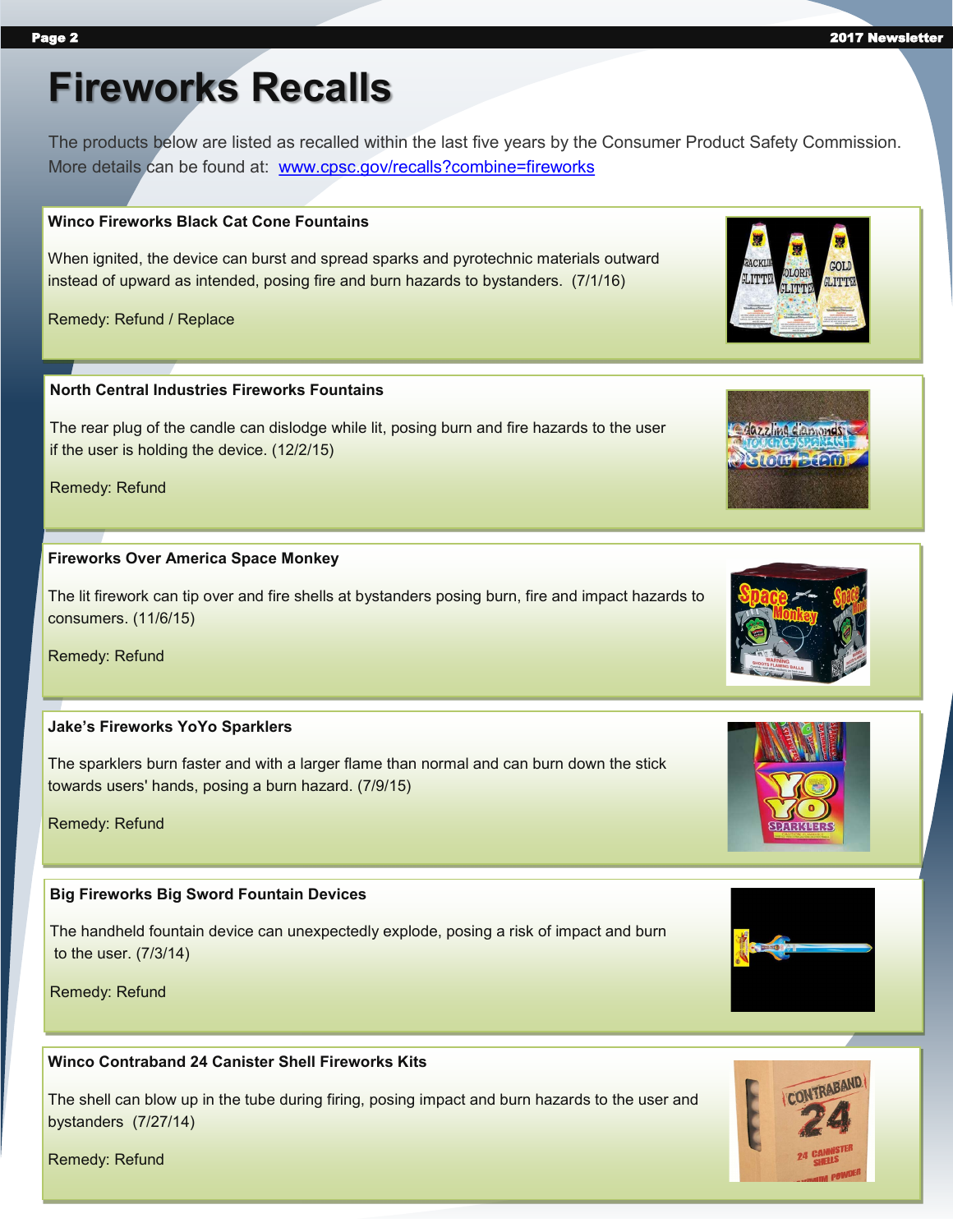### **Permitting Changes**

It is time to submit applications for Temporary Retailer Fireworks Permits for the 4<sup>th</sup> of July season. Applications must be submitted to the Board by **June 16, 2017**. Applications submitted after June 16, 2017, **will be subject to a \$200 special processing fee per facility**, no exceptions.

Facility inspections will not be scheduled without a complete application and processed payment (\$100 per facility). The fee stated is for one inspection. Any return inspection resulting from the owner's failure to comply will be charged at a rate of \$75 per hour (including travel time). Incomplete applications will be returned unprocessed.

Applications and instructions are available on the Board of Pyrotechnic Safety's website at: [www.llr.sc.gov/POL/Pyrotechnic/index.asp?file=pub.htm](http://www.llr.sc.gov/POL/Pyrotechnic/index.asp?file=pub.htm)

Previous versions of this application are no longer accepted and will be returned unprocessed. If you do not have Internet access, please contact the Board's office at (803) 896-4259 to request that an application packet be mailed to you.

Wholesale licenses will be inspected annually beginning with the 2017-18 licensure cycle.

| <b>Licensure Statistics</b> |  |
|-----------------------------|--|
|-----------------------------|--|

| <b>License/ Permit Type Number</b>                        | <b>Issued</b> | <b>Revenue</b> |
|-----------------------------------------------------------|---------------|----------------|
| 2017 Temp. Fireworks Retailer Permits (New Year's Season) | 358           | \$35,800       |
| 2017 Annual Fireworks Retailer Permit                     | 378           | \$75,600       |
| 2017 Jobber Licenses                                      | 3             | \$1,500        |
| 2017 Wholesaler Licenses                                  | 32            | \$40,000       |
| 2017 Display Fireworks Magazine Permits                   | 34            | \$1,700        |
|                                                           | Total         | \$154,600      |
|                                                           |               |                |

### **How to File a Complaint**

Licensees and permit holders play an important role in safeguarding the public, and the Board relies on you to advise us when you encounter unprofessional, unethical, or unlicensed activities. We encourage you to file a complaint with the Board if you witness a possible violation. The Board can accept anonymous complaints and pursue them if the related information or documentation is publicly available.

The public relies on you to file a complaint if you suspect violations of Board's statutes or regulations. It is not taken lightly, and will be investigated in a timely manner.

Complaints must be filed through the online complaint form. Instructions on filing complaints are available at: [www.llr.sc.gov/POL/pyrotechnic/index.asp?file=complaint.htm.](http://www.llr.sc.gov/POL/pyrotechnic/index.asp?file=complaint.htm)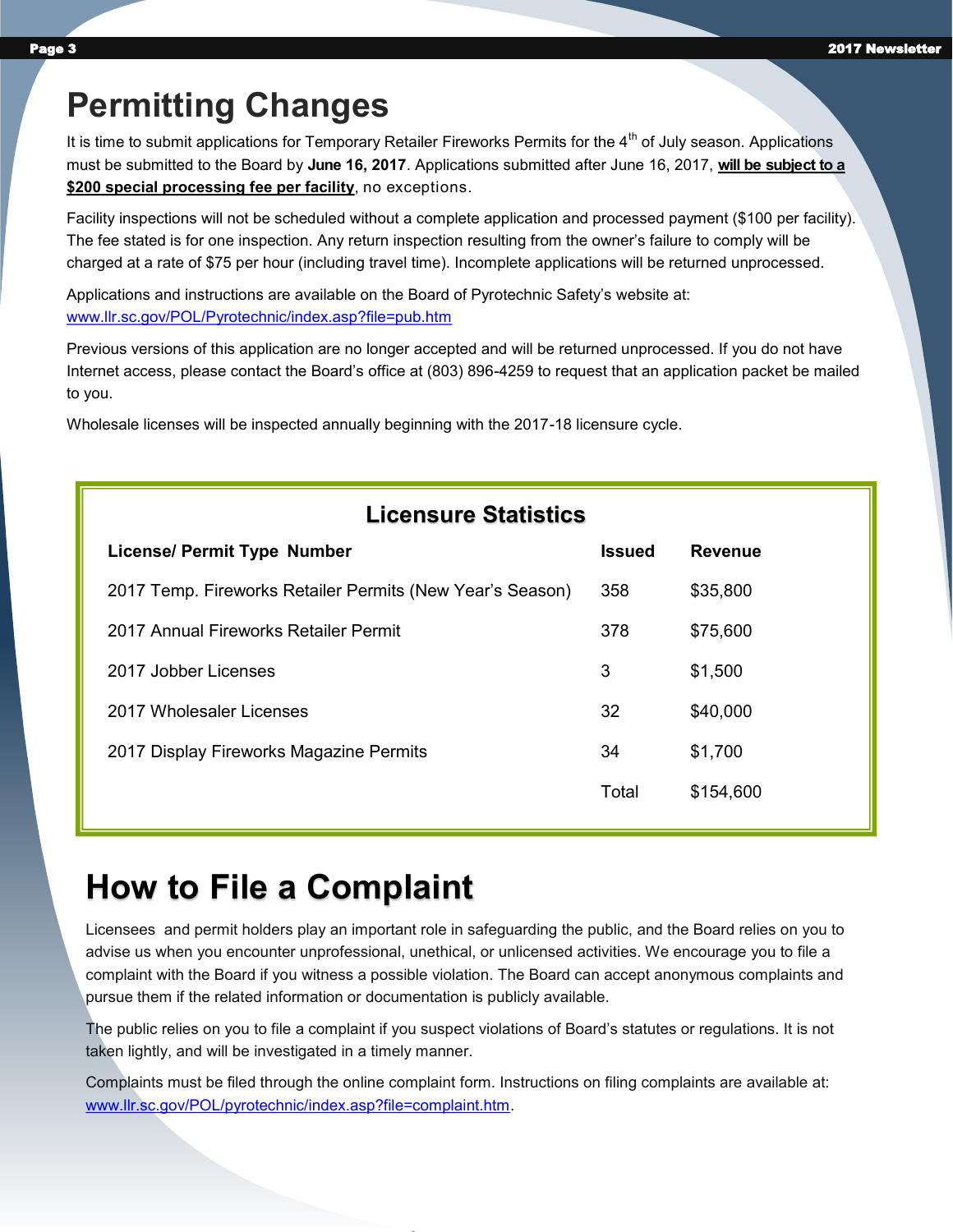### **Frequently Asked Questions**

### **Do I need a permit from the Board to sell "novelty items" such as wedding sparklers, snakes, or snappers?**

No. The Board, per S.C. Code of Laws 40-56-35(B)(4), does not require a license for the sale of all fireworks deregulated by the US Department of Transportation. The official guidance and criteria for fireworks novelty devices can be found at: [www.phmsa.dot.gov/staticfiles/PHMSA/DownloadableFiles/Files/Hazmat/](https://www.phmsa.dot.gov/staticfiles/PHMSA/DownloadableFiles/Files/Hazmat/Final_Guidance_and_Criteria_For_Fireworks_Novelty_Devices_03192015.pdf) Final Guidance and Criteria For Fireworks Novelty Devices 03192015.pdf.

#### **Do I need to have insurance?**

Yes. The Board, per S.C. Code of Laws 40-56-230, requires that an application for a retail fireworks sales license must be accompanied by evidence that the applicant holds a policy that:

- (1) provides public liability insurance coverage for retail sales activities at the location for the permitted sale period;
- (2) is issued by an insurance company authorized to do business in this State; and
- (3) provides coverage in the following minimum amounts:
	- (a) one million dollars for injuries or damage to any one person in one accident or occurrence;
	- (b) one million dollars for injuries to two or more persons in any accident or occurrence; and
	- (c) one million dollars combined single-limit coverage for any one accident or occurrence.

### **How old do you have to be to purchase fireworks?**

South Carolina Law states that no person under the age of sixteen (16) shall be sold permissible fireworks.

### **Can I sell fireworks from a tent?**

No. State law prohibits retail sale of consumer fireworks from a tent, canopy, and membrane structures.

### **Can I sell fireworks from a vehicle?**

No. Fireworks cannot be sold from vehicles such as cars, vans, buses, or any other motor-driven vehicle.

# **Are You Interested in Serving on the Board?**

The State Board of Pyrotechnic Safety is composed of seven members appointed by the Governor. One appointee must be employed by a local fire authority, one must be a pyrotechnics retailer, one must be a pyrotechnics wholesaler, one must be a law enforcement representative, and three must be members of the public who do not possess any pecuniary interest in any entity engaged in a business directly involving the sale of pyrotechnics. The terms of office for members are for four years and until their successors are appointed and qualified.

Interested in serving? Please contact Tommy Windsor at 803.734.5086. Interested individuals should complete a resume that includes the following information:

- Education and collegiate achievements.
- Professional experience.
- Professional and technical society activities.
- Civic and humanitarian activities.
- Continuing competence.
- General personal data.
- References or letters of recommendation, if available.

#### **Submittal information:**

The Honorable Henry McMaster Office of the Governor 1205 Pendleton Street Columbia, SC 29201 FAX: (803) 734-5167